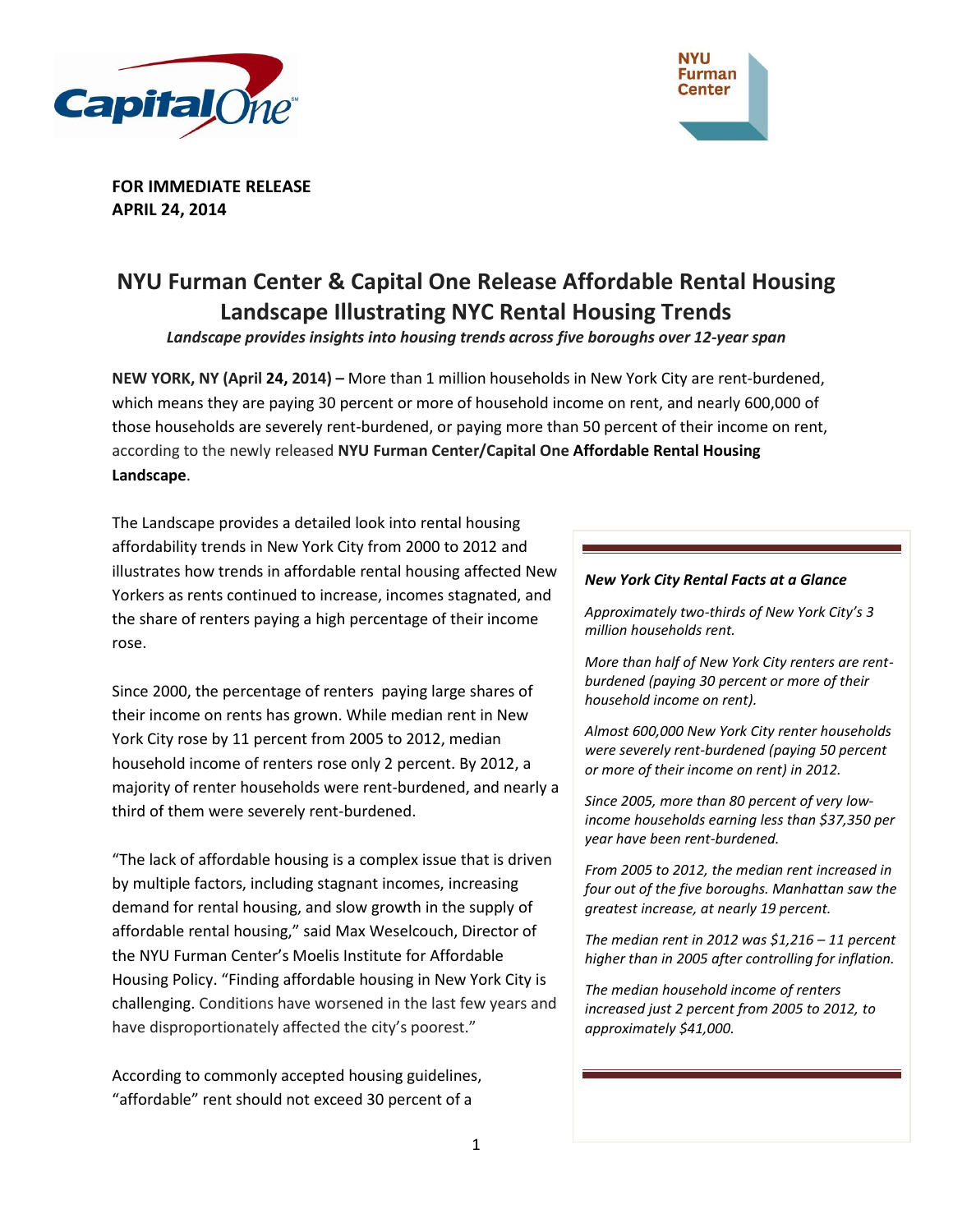household's income. This means that a very low-income three-person household (making \$37,350 a year or less in 2012 according to U.S. Department of Housing and Urban Development guidelines) should pay no more than \$934 a month in rent and utilities to avoid being rent burdened. However, only 16 percent of recently available units in 2012 rented for less than \$934 a month. In 2000, there was approximately one household under the very low-income threshold for every one unit of affordable housing. By 2012, there were three households under the very low-income threshold for every two rental units affordable to them.

"We know there is a great demand for, but short supply of, affordable housing. Essential members of our community, including teachers, police officers, nurses and firefighters, continue to be priced out of the city," said Laura Bailey, Managing Vice President, Community Development Finance, Capital One, one of the nation's top 10 affordable housing lenders. "That's why we continue to work with leading local housing developers to help expand access to quality, safe, affordable rental housing for more New Yorkers. We recognize that investing in affordable housing is about more than just financing construction – it's about expanding economic opportunity for individuals, families and communities."

# **Rental Rates Outpacing Earnings**

For many New York City renters, rents have increased while income has decreased.

- Among renters, the median income grew faster than the median rent from 2005 to 2008. From 2008 to 2011, however, the median household income fell while rents continued to climb.
- Despite a small uptick in the median income of renter households from 2011 to 2012, the cost burden of renting a home remains far larger than it was pre-2009.
- Rents rose in four out of five boroughs. Manhattan experienced the greatest increase (+19) percent) and Staten Island was the only borough to see rents fall (-3 percent). The median rent in Queens rose 8 percent; the Bronx, 10 percent; and Brooklyn, 12 percent.
- The increasing rents in Manhattan outpaced the city-wide increase in rent, rising nearly twice as fast as in Queens, the Bronx and Brooklyn.

# **The Growing Burden of Rent**

Since 2007, rent burdens in New York City intensified, and households at most income levels are feeling the effects.

- From 2007-2012, the number of rent-burdened households in New York City increased by 125,000. This includes almost 90,000 households who paid half or more of their monthly income on rent in 2012.
- Not surprisingly, lower-income residents are more severely rent-burdened. However, the increase in the share of residents who are rent-burdened has been driven almost entirely by moderate- and middle-income households (among three-person households in 2012, those who earned more than \$59,800 and up to \$149,400 per year).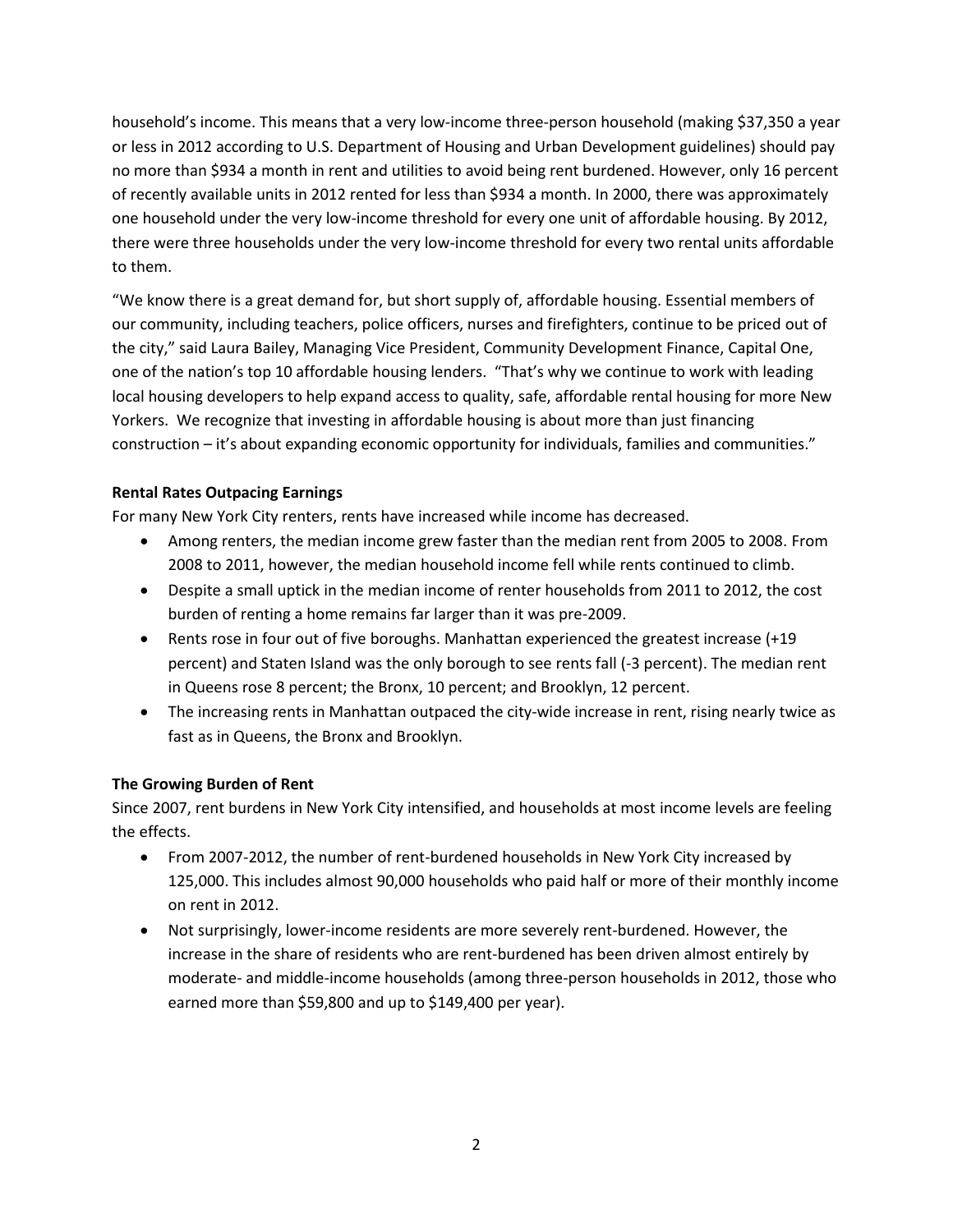# **Affordability Is a Complex Issue**

The city's rental housing affordability problems run deeper than the recent recession. The affordable housing crisis is complex: population growth, a fixed supply of land, slow pace of new development, complicated land use regulations, and the loss of rent-regulated units all contribute to the issue.

- Most renters who moved in 2007 found fewer affordable rental units than in 2000, especially those earning lower incomes.
- Renters who recently moved are especially vulnerable to rising costs in the rental market and paid on average 20 percent higher rent than all renters combined over 2005 to 2012.
- Of the rental housing units affordable to a very low-income three-person household in 2012, almost 30 percent of them were occupied by households with higher incomes.

# **The Community Impact**

More and more, New York City is becoming a place where many low- and moderate-income households, including those headed by public servants, are unable to afford to live. Homes entering the rental market are particularly unaffordable.

- As one example, a rookie firefighter married to a substitute teacher with one child in 2000\* could have afforded more than 70 percent of available housing units. By 2007, however, that same family saw this share shrink to less than half, which remained unchanged in 2012.
- For a moderate-income household of three, the percentage of affordable and available 2+ bedroom housing units has declined by over 20 percentage points since 2000.

The complete Affordable Rental Housing Landscape and additional information are available online at [www.capitaloneinvestingforgood.com](http://www.capitaloneinvestingforgood.com/) an[d http://furmancenter.org/NYCRentalLandscape.](http://furmancenter.org/NYCRentalLandscape)

*\* Source: NYC.gov.*

#### **About the Affordable Rental Housing Landscape Research Study**

The Affordable Rental Housing Landscape, commissioned by Capital One and conducted by the NYU Furman Center, analyzes rental housing affordability trends in New York City from 2000 to 2012 with a focus on changes since 2005. The Furman Center's past research has shown that over half of renter households in New York City are rent burdened, paying more than 30 percent of their gross income on rent and utilities. This study delves more deeply into recent trends in rent levels, rent burdens, affordable units, and the gap between the number of low-income households in need of affordable housing and the number of existing affordable units. This analysis is based on data from the U.S. Census Bureau, including data from the American Community Survey from 2005 through 2012.

#### **About the NYU Furman Center**

The NYU Furman Center advances research and debate on housing, neighborhoods, and urban policy. Established in 1995, it is a joint center of the New York University School of Law and the Robert F. Wagner Graduate School of Public Service. The Furman Center launched the Moelis Institute for Affordable Housing Policy to improve the effectiveness of affordable housing policies and programs by providing housing practitioners and policymakers with information about what is and is not working, and about promising new ideas and innovative practices. More information can be found at furmancenter.org and @FurmanCenterNYU.